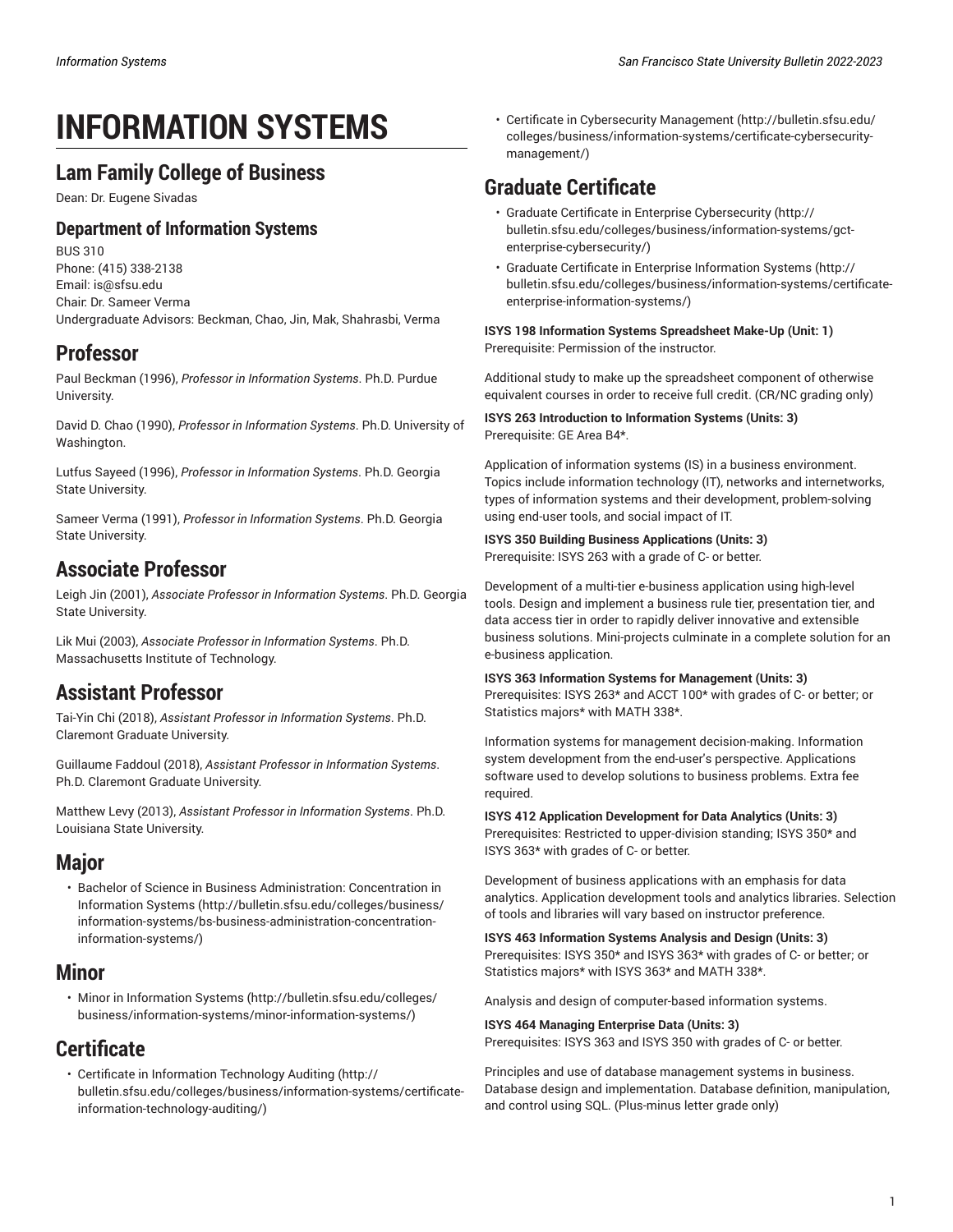#### **ISYS 471 E-Commerce Systems (Units: 3)**

Prerequisite: ISYS 363 with a grade of C- or better.

Electronic commerce systems including E-commerce models, the technologies behind E-commerce, and planning and implementing Ecommerce systems.

#### **ISYS 475 Building Web Applications with Open Source Software (Units: 3)** Prerequisites: ISYS 363 and ISYS 350 with grades of C- or better.

Concepts, techniques, and tools to develop Internet-oriented business application systems with emphasis on the web.

#### **ISYS 512 Business Application Design and Development with .NET (Units: 3)**

Prerequisites: ISYS 350 and ISYS 363 with grades of C- or better.

Theory and practice of distributed business application design and development. Architecture and components of a business application system, how to design and develop a business application, and how to develop the web-based components of a business application. (Plusminus letter grade only)

#### **ISYS 556 Building Mobile Business Applications (Units: 3)**

Prerequisites: Restricted to upper-division standing; ISYS 350 or one semester of programming with a grade of C- or better.

Design and develop applications for mobile devices including tablet computers and smartphones. Building successful business applications for mobile devices that interfaces with the backend system. [Formerly ISYS 573 - Topic: Building Mobile Business Applications]

#### **ISYS 557 Managing Open Source (Units: 3)**

Prerequisites: Restricted to senior standing; ISYS 363.

Detailed study of the management of open source software and related processes: open source management issues, integration of open and proprietary software, licensing, copyright and intellectual property rights. Also examines open source business models in the enterprise. [Formerly ISYS 573 - Topic: Managing Open Source]

#### **ISYS 565 Managing Enterprise Networks (Units: 3)**

Prerequisite: ISYS 363 with a grade of C- or better.

Hardware and software for communications and their application to the distributed data processing environment. Terminal-to-host communication, local and wide area networks, transaction processing monitors.

#### **ISYS 567 Information Systems Internship (Units: 3)**

Prerequisites: ISYS 363; completed an application form; a minimum GPA of 3.0 in ISYS courses; permission of the instructor.

Provides Information Systems majors the opportunity to participate in a field experience in their chosen concentration. Major report required.

**ISYS 568 Multimedia Business Applications Development (Units: 3)** Prerequisite: ISYS 363 with a grade of C- or better.

Methodology and tools for the development of multimedia business applications.

#### **ISYS 569 Information Systems for Business Process Management (Units: 3)**

Prerequisite: ISYS 363 with a grade of C- or better.

Design of information systems that closely aligned with business processes; business modeling languages and techniques; real world applications. (Plus-minus letter grade only)

#### **ISYS 573 New Advances in IT in Organizations (Units: 3)**

Prerequisites: ISYS 350\*; ISYS 363\* or ACCT 307\*, with grades of C- or better.

The rapid adoption of innovative Information Technology (IT) architectures and tools. Topics to be specified in the Class Schedule. May be repeated for a total of six units as topics vary. [CSL may be available] **Topics:**

- 1. Building Mobile Business Applications
- 2. Managing Open Source
- 3. Machine Learning for Business

#### **ISYS 575 Information Security Management (Units: 3)**

Prerequisites: ISYS 363 and ISYS 565 with a grade of C- or better.

Information security from a management perspective. Identification of organization's information assets, threats to these assets, information security strategy to protect assets.

### **ISYS 650 Business Intelligence (Units: 3)**

Prerequisite: ISYS 363.

Analysis and design of business intelligence systems that are aligned with business processes. Identification and use of business data, (re)design of information and knowledge systems, business modeling methodology. (Plus-minus letter grade only)

#### **ISYS 663 Information Technology Project Management (Units: 3)** Prerequisite: ISYS 350 or ISYS 363 with a grade of C- or better.

Managing information technology projects including both technical and behavioral aspects, Managing IT project scope, cost, time, quality, risk, human resources, communications, procurement, and outsourced IT projects. Senior IT management role.

#### **ISYS 699 Independent Study (Units: 1-3)**

Prerequisite: Permission of the instructor, adviser, and department chair.

Intensive problem analysis under the direction of a business computer information systems faculty member. Open only to upper-division students who have demonstrated the ability to do independent work.

#### **ISYS 782 Information Systems for Management (Units: 3)**

Prerequisite: Restricted to graduate Business students; graduate students in other programs permitted with the permission of the Faculty Director of Graduate Programs.

Information systems and their use in business management. Information technology for managers, the role of different types of information systems in businesses, common information systems, problem-solving, and application development. (Plus-minus letter grade only) [Formerly BUS 782]

**ISYS 812 Programming and Applications for Data Analytics (Units: 3)** Prerequisites: Restricted to graduate Business students; ISYS 782 or onesemester of programming. Graduate students in other programs admitted with the permission of the Faculty Director of Graduate Programs.

Fundamental programming, data processing, and business application development with an emphasis on data analytics. Application development tools and analytics libraries. Selection of tools and libraries will vary based on instructor preference. (Plus-minus letter grade only)